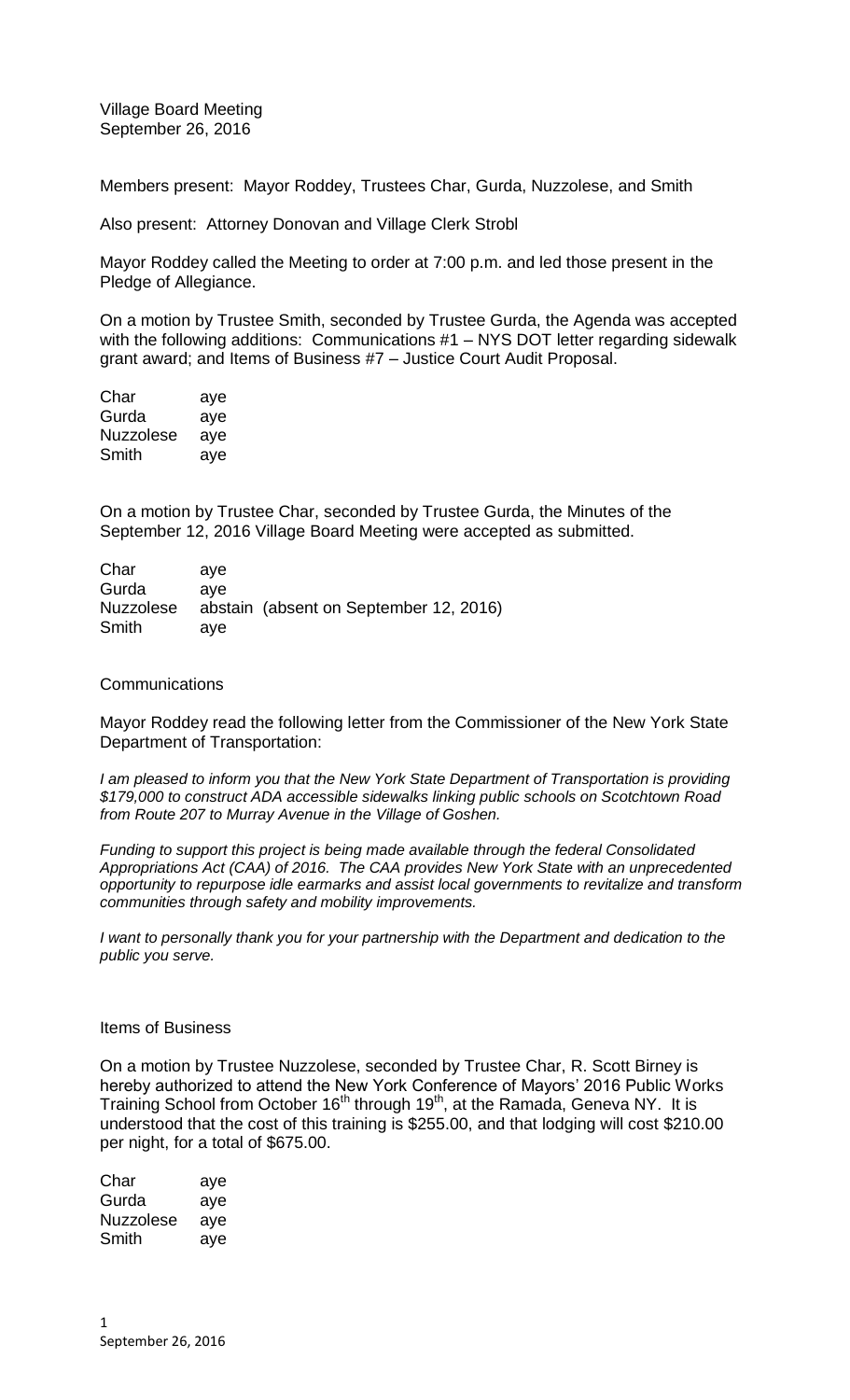Trustee Char moved, and Trustee Smith seconded the following:

The Village of Goshen will institute an 8:00 p.m. to 6:00 a.m. Halloween Curfew for Thursday, October 27, 2016 through Tuesday, November 1, 2016.

| Char             | aye |
|------------------|-----|
| Gurda            | aye |
| <b>Nuzzolese</b> | aye |
| Smith            | aye |

On a motion by Trustee Smith, seconded by Trustee Char, Full Time Seasonal Intern Laborer Jason Rueger's employment term is hereby extended to November 30, 2016.

| Char             | aye |
|------------------|-----|
| Gurda            | aye |
| <b>Nuzzolese</b> | aye |
| Smith            | aye |

On a motion by Trustee Char, seconded by Trustee Smith, the Treasurer is hereby authorized to transfer budget line items as designated in the attached schedule. The purpose of these transfers is to balance certain budget lines.

| Char      | aye |
|-----------|-----|
| Gurda     | aye |
| Nuzzolese | aye |
| Smith     | aye |

Date Prepared: 09/19/2016 01:58 PM

### **VILLAGE OF GOSHEN**

GLR4150 1.0 Page 1 of 1

18,532.52

38,43

31.13

1,706.39

2,411.71

7,505.60

2,335.00

 $-15,000.00$ 105,484.52

**Total Amount:** 

# **Rudget Adjustment Form**

| DUUYU AUJUSUIICIIL FUIII |      |                                                                       |             |             |                          |            |  |
|--------------------------|------|-----------------------------------------------------------------------|-------------|-------------|--------------------------|------------|--|
| Year:                    | 2017 | Period: 9                                                             | Trans Type: | B3 - Adjust | Status: Batch            |            |  |
| Trans No:                | 1069 | Trans Date: 09/19/2016                                                | User Ref:   | <b>SARA</b> |                          |            |  |
| Requested:               |      | Approved:                                                             | Created by: | <b>SARA</b> |                          | 09/19/2016 |  |
|                          |      | Description: BUDGET ADJUSTMENTS & TRANSFER FROM CONTINGENCY (GENERAL) |             |             | Account # Order: No      |            |  |
|                          |      |                                                                       |             |             | Print Parent Account: No |            |  |
| Account No.              |      | <b>Account Description</b>                                            |             |             |                          | Amount     |  |
| A.1110.4440              |      | <b>JUSTICE.OFFICE SUPPLIES</b>                                        |             |             |                          | 1,155.39   |  |
| A.1325.4344              |      | TREASURER.SOFTWARE MAINT CONTR                                        |             |             |                          | 381.20     |  |
| A.1355.4344              |      | TAX COLLECTOR.SOFTWARE MAINT CONTR                                    |             |             |                          | 381.20     |  |
| A.1410.4342              |      | CLERK, MAINT MAINT CONT FAX/COPIER                                    |             |             |                          | 360.00     |  |
| A.1410.4344              |      | CLERK.SOFTWARE MAINT CONTR                                            |             |             |                          | 381.20     |  |
| A.1440.4160              |      | ENGINEER.BASELINE                                                     |             |             |                          | 6,750.00   |  |
| A.1620.4570              |      | BUILDINGS MAPLEWOOD.MAINT REPAIR                                      |             |             |                          | 63,672.83  |  |
| A.1640.4420              |      | CENTRAL GARAGE.MISC EXPENSE                                           |             |             |                          | 6.90       |  |
| A.1640.4750              |      | CENTRAL GARAGE.SWEEPER                                                |             |             |                          | 4,129.50   |  |
| A.1910.4300              |      | UNALLOCATED INSURANCE.INSURANCE                                       |             |             |                          | 10,705.52  |  |

REFUNDS AND TAXES.CONTRACTUAL

POLICE.POSTAGE

POLICE.OUTSIDE REPAIRS

STREET MAINT.PAINT

SAFETY INSPECTION.POSTAGE

STREET MAINT.BLACKTOP/PATCH

STREET MAINT.DRAIN CATCH BASIN MAINT

CONTINGENT ACCOUNT.CONTRACTUAL

A.1930.4000

A.3120.4500

A.3120.4566

A.3620.4500

A.5110.4040

A.5110.4110

A.5110.4660

A.1990.4000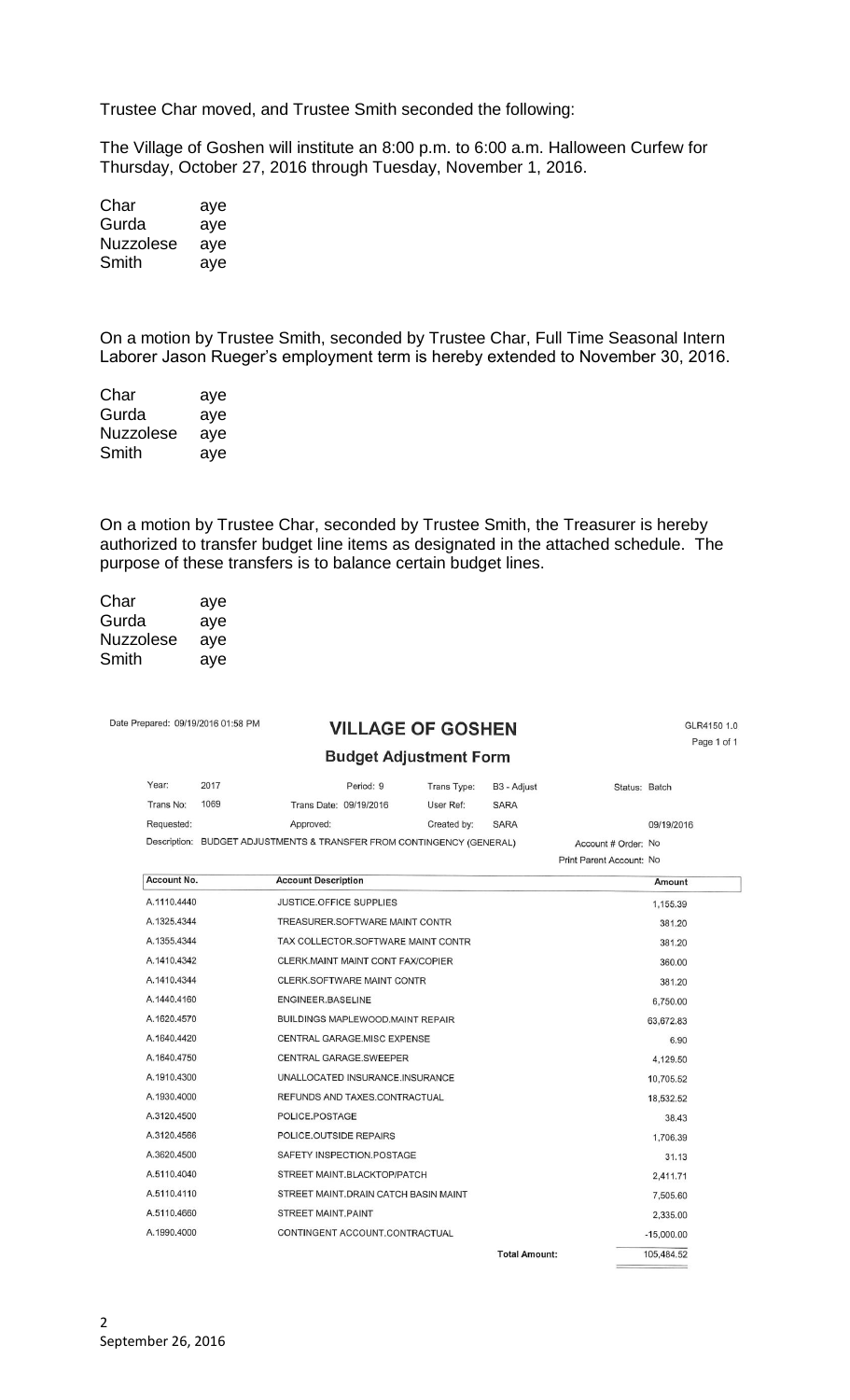Date Prepared: 09/19/2016 01:58 PM

# **VILLAGE OF GOSHEN**

GLR4150 1.0 Page 1 of 1

### **Budget Adjustment Form**

| Year:       | 2017                                           |                            | Period: 9                             | Trans Type: | B3 - Adjust          | Status: Batch            |             |
|-------------|------------------------------------------------|----------------------------|---------------------------------------|-------------|----------------------|--------------------------|-------------|
| Trans No:   | 1070                                           | Trans Date: 09/19/2016     |                                       | User Ref:   | <b>SARA</b>          |                          |             |
| Requested:  |                                                | Approved:                  |                                       | Created by: | <b>SARA</b>          |                          | 09/19/2016  |
|             | Description: TRANSFER FROM CONTINGENCY (WATER) |                            |                                       |             |                      | Account # Order: No      |             |
|             |                                                |                            |                                       |             |                      | Print Parent Account: No |             |
| Account No. |                                                | <b>Account Description</b> |                                       |             |                      |                          | Amount      |
| F.1910.4300 |                                                | UNALLOCATED INSURANCE      |                                       |             |                      |                          | 2,824.10    |
| F.1930.4000 |                                                |                            | REFUNDS AND TAXES.CONTRACTUAL         |             |                      |                          | 49.56       |
| F.8310.4344 |                                                |                            | WATER ADMIN.SOFTWARE MAINT CONTR      |             |                      |                          | 1,181.20    |
| F.8320.2001 |                                                | <b>WATER TANK</b>          |                                       |             |                      |                          | 3,360.00    |
| F.8320.4570 |                                                |                            | SOURCE SUPPLY, CRV WELL.EQUIP REPAIR  |             |                      |                          | 62.79       |
| F.8320.4780 |                                                |                            | SOURCE SUPPLY, POWER, PUMP.TEST EQUIP |             |                      |                          | 368.47      |
| F.1990.4000 |                                                |                            | CONTINGENT ACCOUNT.CONTRACTUAL        |             |                      |                          | $-7,846.12$ |
|             |                                                |                            |                                       |             | <b>Total Amount:</b> |                          | 0.00        |
|             |                                                |                            |                                       |             |                      |                          |             |
|             | pared: 09/19/2016 01:57 PM                     |                            | VII I ACE AE CACUENI                  |             |                      |                          | GLR4150 1.0 |

Date Pre

## **VILLAGE OF GOSHEN**

Page 1 of 1

**Budget Adjustment Form** 

| Year:        | 2017                              | Period: 9                        | Trans Type: | B <sub>3</sub> - Adjust | Status: Batch            |             |
|--------------|-----------------------------------|----------------------------------|-------------|-------------------------|--------------------------|-------------|
| Trans No:    | 1071<br>Trans Date: 09/19/2016    |                                  | User Ref:   | <b>SARA</b>             |                          |             |
| Requested:   | Approved:                         |                                  | Created by: | <b>SARA</b>             |                          | 09/19/2016  |
| Description: | TRANSFER FROM CONTINGENCY (SEWER) |                                  |             |                         | Account # Order: No      |             |
|              |                                   |                                  |             |                         | Print Parent Account: No |             |
|              |                                   |                                  |             |                         |                          |             |
| Account No.  | <b>Account Description</b>        |                                  |             |                         |                          | Amount      |
| G.1910.4300  | UNALLOCATED INSURANCE             |                                  |             |                         |                          | 5,288.20    |
| G.8110.4344  |                                   | SEWER ADMIN.SOFTWARE MAINT CONTR |             |                         |                          | 1,181.20    |
| G.1990.4000  |                                   | CONTINGENT ACCOUNT.CONTRACTUAL   |             |                         |                          | $-6,469.40$ |

On a motion by Trustee Char, seconded by Trustee Smith, the Village Board agreed to extend the Agreement with the St. Patrick's Day Parade Committee for the next three (3) years, maintaining the Committee's cost of \$3,000 per year.

| Char             | aye |
|------------------|-----|
| Gurda            | aye |
| <b>Nuzzolese</b> | aye |
| Smith            | aye |

On a motion by Trustee Smith, seconded by Trustee Char, the Village Board of the Village of Goshen, hereby resolves to hold a Public Hearing on October 24, 2016, at 7:00 p.m., or as soon after as may be heard, for the consideration of the application and proposed franchise agreement for Frontier Communications of New York, Inc., (Frontier Communications), to offer cable/video service in the Village of Goshen.

| Char    | aye |
|---------|-----|
| Gurda   | aye |
| Smith   | aye |
| Stewart | aye |